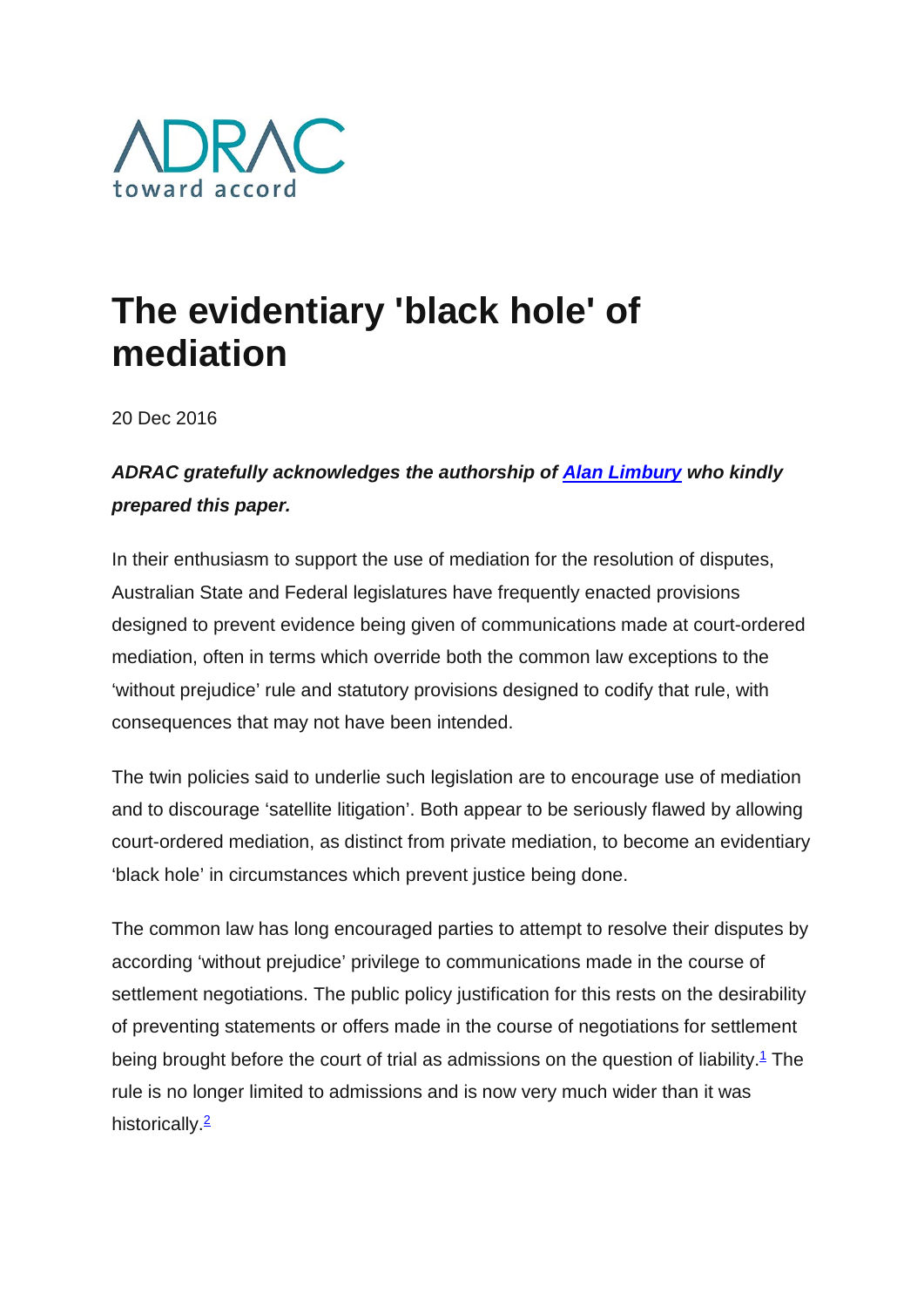Over time, the courts have developed and **continue** to develop numerous judgemade exceptions to the 'without prejudice' rule, designed to enable justice to be done and to avoid mediation and bilateral settlement negotiation becoming an evidentiary 'black hole' on the basis that the privilege that may arise from the cloak of 'without prejudice' must not be abused for the purpose of misleading the court.<sup>3</sup> Thus mediation under the common law 'without prejudice' rule is not a 'no go area' $4$  for all purposes.

Circumstances in which Australian courts have recognised the common law exceptions include where the court would otherwise be misled.<sup>5</sup> for example by excluding evidence which would rebut inferences upon which a party seeks to rely;  $6$ where a party seeks to rely on what was communicated during mediation in order to prove that settlement was reached<sup> $7$ </sup> or that a settlement that was reached should be set aside, for example by reason of alleged misrepresentation,<sup>8</sup> oppression<sup>9</sup> or unconscionable conduct: $\frac{10}{10}$  or where a party sues his or her solicitors over their conduct in the mediation; $\frac{11}{2}$  or where those solicitors join counsel and the mediator seeking contribution as joint tortfeasors.<sup>12</sup>

The same approach has been applied when holding admissible communications within mediation alleged to constitute misleading and deceptive conduct in contravention of statutory competition and consumer protection law, on the basis that a party cannot, with impunity, engage in misleading or deceptive conduct resulting in loss to another under the cover of 'without prejudice' negotiations.<sup>13</sup>

It is difficult to see how justice can be done when such matters are in issue unless all the evidence is available to the court. It is also difficult simply to brush aside as 'satellite litigation' the circumstances recognised at common law as exceptions to the 'without prejudice' rule, as if no issue of injustice warranting judicial remedy could ever arise in the course of mediation.

It therefore appears that, contrary to the policy of encouraging mediation, the legislation governing court-ordered mediation, by placing parties in a worse position than in privately agreed mediation or bilateral negotiation, could have the opposite effect of discouraging resort to court-ordered mediation.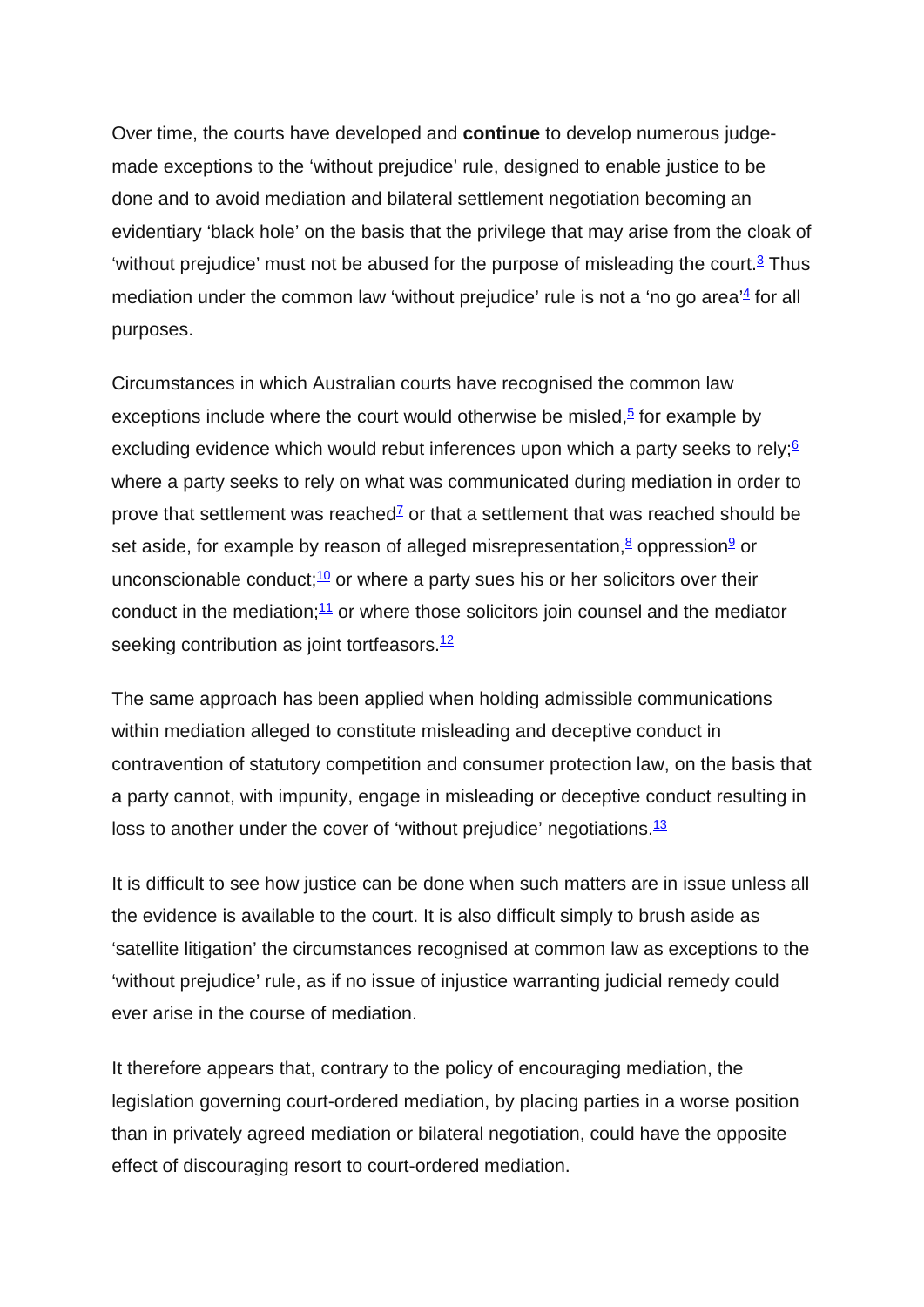It is hard to argue with the proposition that misbehaviour should see the light of day, whether occurring in mediation or not.

As John Locke put it in 1690: 'Where-ever law ends, tyranny begins'.<sup>14</sup>

Following a comprehensive review of the law of evidence, the Law Reform Commission (now known as the Australian Law Reform Commission) recommended in 1985 $\frac{15}{2}$  and 1987 $\frac{16}{2}$  that the common law be codified in all matters of evidence, including without prejudice settlement negotiations. This led to the enactment of a statutory version of the 'without prejudice' rule in relation to civil disputes, with a somewhat different and narrower list of exceptions, in s 131 of the *Evidence Act*  1995 (Cth) and corresponding State and Territory legislation.<sup>17</sup>

In *Pinot Nominees Pty Ltd v Commissioner of Taxation*, [18](http://www.adrac.org.au/adr-mapping/the-evidentiary-black-hole-of-mediation#note18) a case in which offers of compromise made during mediation were held inadmissible on the question of costs, Siopis J reconciled the provisions of s 53B of the *Federal Court of Australia Act 1976* (Cth) with s 131(2)(h) of the *Evidence Act 1995* (Cth) on the basis that the latter applies to without prejudice communications other than those made during the course of a court-ordered mediation to which s 53B applies.

In Pihiga Pty Ltd v Roche,<sup>[19](http://www.adrac.org.au/adr-mapping/the-evidentiary-black-hole-of-mediation#note19)</sup> a proceeding in the Federal Court of Australia to set aside, upon the ground of alleged misrepresentation, a settlement deed entered into following a non-court-ordered mediation, Lander J rejected an application by the respondent for an injunction to prevent evidence being given of what transpired at the mediation and any documents brought into existence for the mediation, finding:

- i. 'the common law without prejudice rule does not prevent [evidence being adduced] in circumstances where the applicants claim that a concluded compromise agreement has been reached in circumstances where they were misled';
- ii. where 'without prejudice privilege is lost because of the exceptions at common law it cannot be maintained under the mediation agreement'; and
- iii. 'A party is not entitled to avoid the consequences of … the *Trade Practices Act 1974* (Cth) by relying on a contractual exclusionary provision'.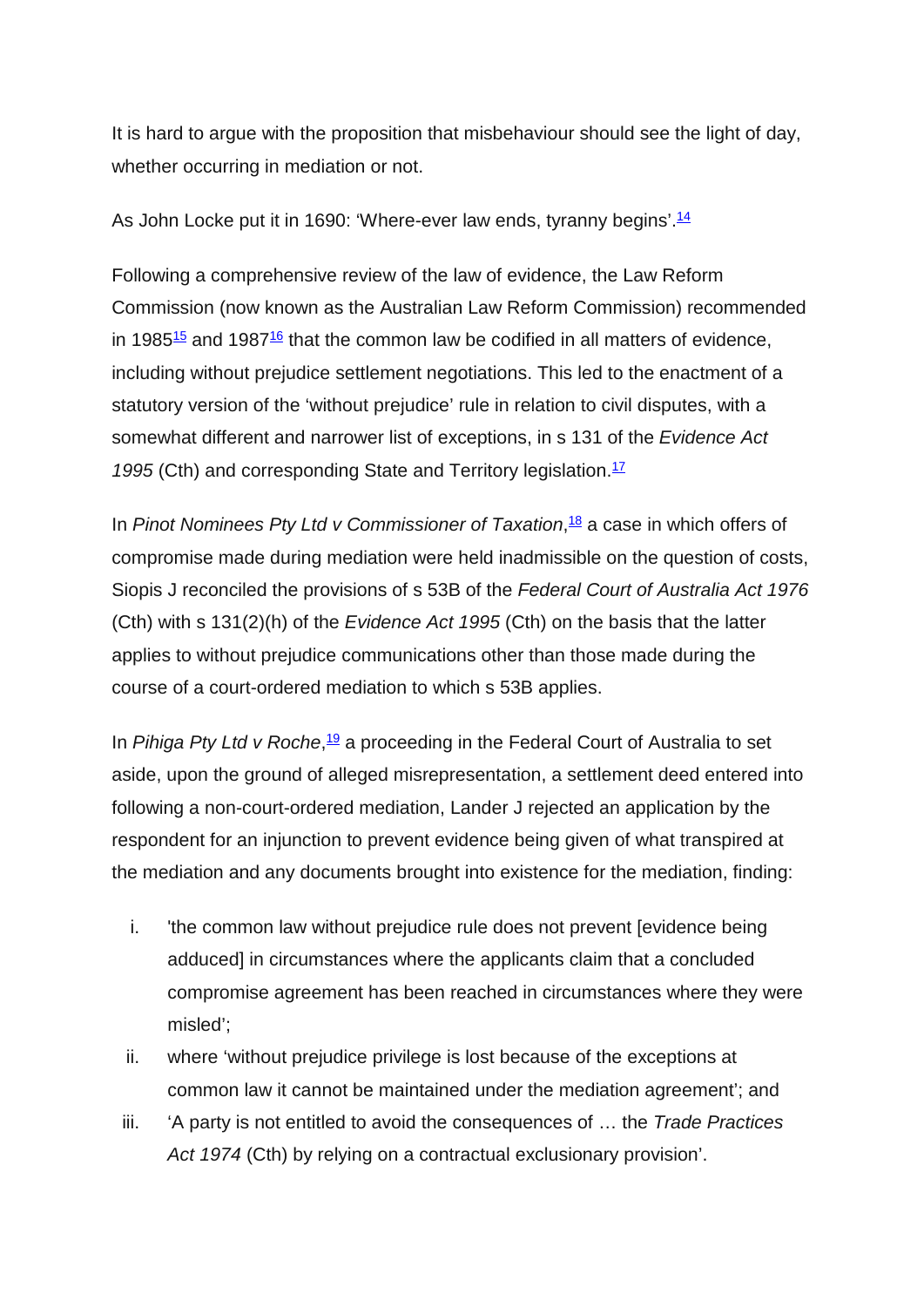His Honour also found the proposed evidence admissible under the statutory exceptions in the *Evidence Act 1995* (Cth) and left it to the High Court to resolve the conflict between the limited evidentiary permissiveness of the *Evidence Act 1995* (Cth) s 131 and the outright prohibition of s 53B of the *Federal Court of Australia Act 1976*.

In *Rajski v Tectran Corporation Pty Limited*,<sup>[20](http://www.adrac.org.au/adr-mapping/the-evidentiary-black-hole-of-mediation#note20)</sup> the limited evidentiary permissiveness of s 131 of the *Evidence Act 1995* (NSW) was held to have been overridden by the more restrictive prohibitions applicable to court-ordered mediations in Part 7B of the *Supreme Court Act 1970* (NSW) and by the subsequently enacted provisions of Part 4 of the *Civil Procedure Act 2005* (NSW), which replaced Part 7B. In *Forsyth v*  Sinclair (No 2),<sup>[21](http://www.adrac.org.au/adr-mapping/the-evidentiary-black-hole-of-mediation#note21)</sup> the Court of Appeal in Victoria adopted a similar approach in finding that s 24A of the *Supreme Court Act 1986* (Vic) trumped s 131(2)(h) of the *Evidence Act 2008* (Vic).

In Azzi v Volvo Car Australia Pty Ltd,<sup>[22](http://www.adrac.org.au/adr-mapping/the-evidentiary-black-hole-of-mediation#note22)</sup> a case concerning Part 4 of the Civil *Procedure Act 2005* (NSW), the Court noted that while the *Evidence Act* contains a general provision excluding evidence of settlement negotiations, with an exception to that general exclusion where the negotiations are relevant to costs, s 30(4) of the *Civil Procedure Act* is a more specific provision directed specifically to negotiations in a mediation session, excluding evidence of such negotiations, without any corresponding exception. When it applies, the later and more specific provision prevails over the more general one.

The current regime has been described as unacceptable: 'There is no justification for the multiple schemes associated with admissibility of matters which occur at an ADR process … Ideally there should be one regime which codifies the admissibility of things said or done at all structured ADR processes.<sup>['23](http://www.adrac.org.au/adr-mapping/the-evidentiary-black-hole-of-mediation#note23)</sup>

Another example of the problems that can arise from a legislated mediation 'black hole' is the *California Evidence Code*, which prohibits evidence of what transpired in **any** mediation, not solely court-ordered mediation.<sup>24</sup> It has been found by the California Supreme Court to preclude evidence in a legal malpractice action of private communications between attorney and client in the course of mediation.<sup>25</sup>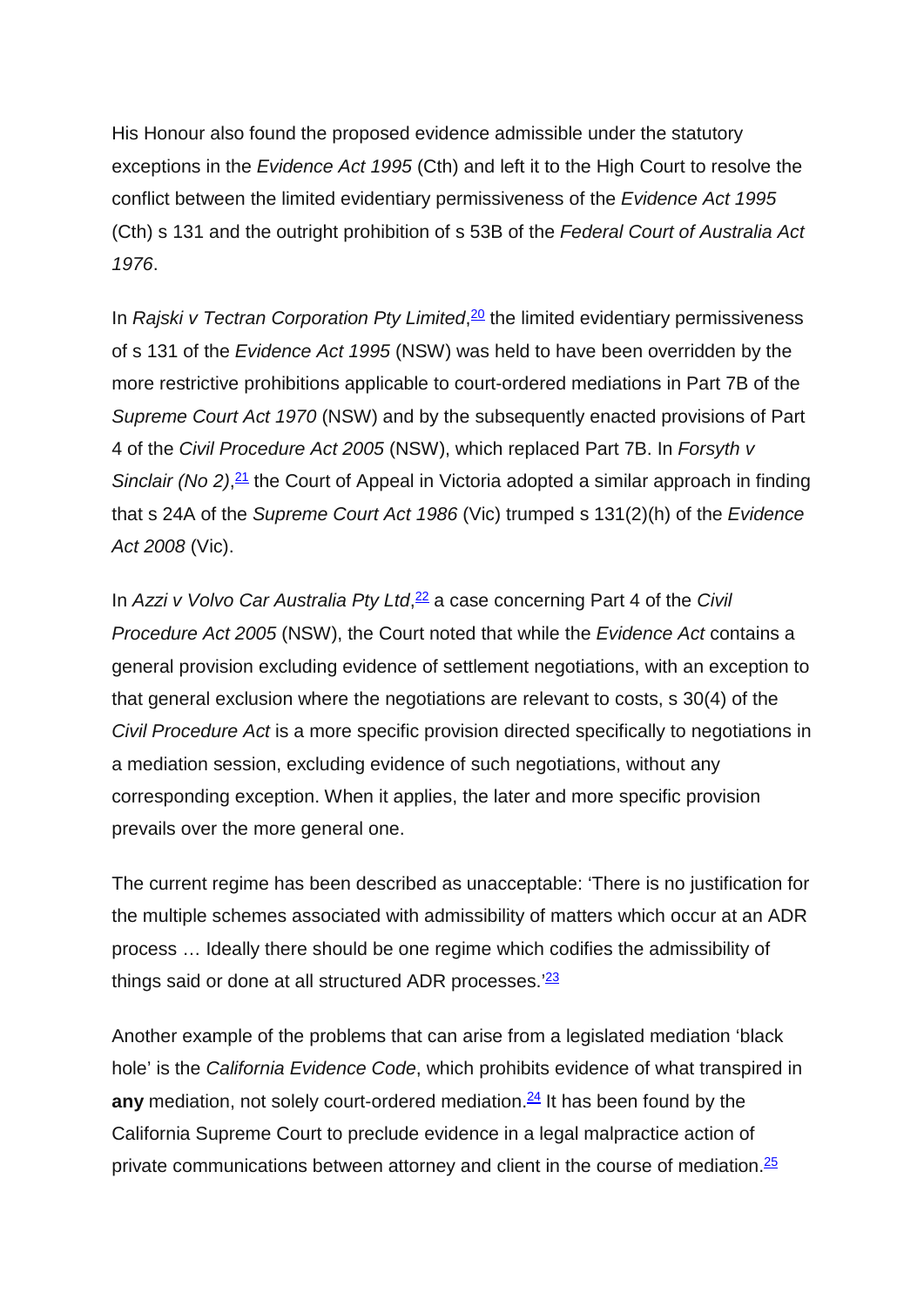In February 2011 an Australian advisory committee, the National ADR Advisory Council (NADRAC), recommended that there would be significant benefit in having uniform federal, state and territory legislation that clearly provides for the inadmissibility of ADR communications as the general rule, subject to leave being granted by a court in the public interest. NADRAC recommended that in deciding whether leave should be given, a court or tribunal should be required to take into account:

- the general public interest in favour of preserving the confidentiality of ADR communications, and
- whether leave is being sought to advance a party's interests or rights with respect to a matter falling within an exception to confidentiality. $\frac{26}{5}$

In other words, in order to eliminate mediation 'black holes' and to allow judges to continue to develop and apply exceptions to the 'without prejudice' rule in the interests of justice, statutory attempts to codify and override the common law rule should be replaced by such provisions.

This would enable judges to strike the right balance between competing public interests by continuing, where appropriate, to protect the integrity of mediation and other ADR processes while at the same time avoiding injustice by granting leave, where appropriate, to introduce evidence of what happened.

In Hong Kong, the *Mediation Ordinance* achieves this result, by providing that mediation communications are confidential and may be disclosed or admitted into evidence only with the prior leave of the Court or tribunal, which must take into account, *inter alia*, the public interest or the interests of justice.<sup>27</sup>

It would be unethical for a lawyer to recommend court-ordered mediation to enable clients to engage in improper conduct with impunity. On the other hand, it would be prudent for a lawyer to recommend private, as opposed to court-ordered mediation, to enable clients to invoke the court's assistance in the event that the other party engages in improper conduct. Hence the current Federal and State legislation which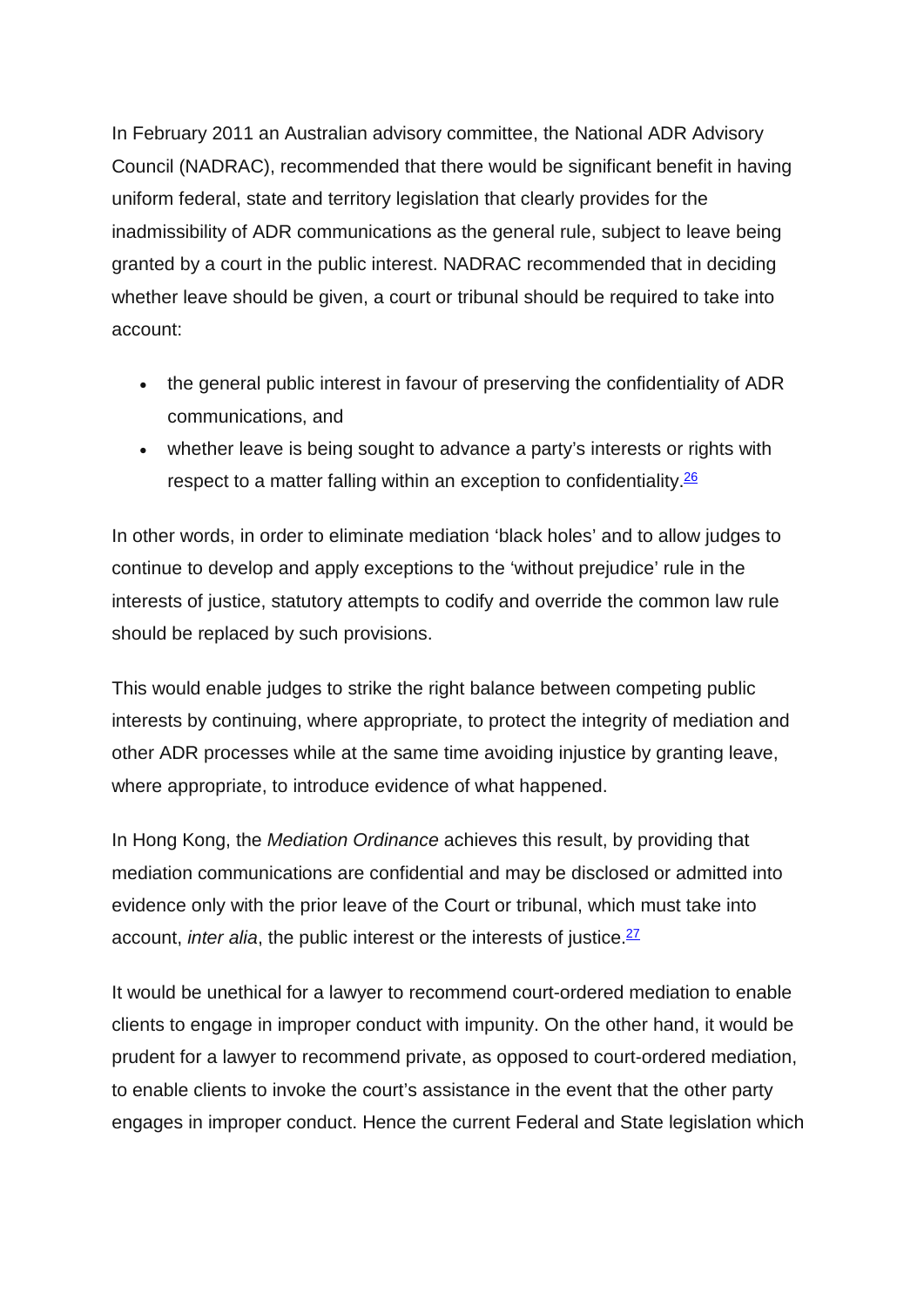makes mediation an evidentiary 'black hole' may, over time, deter rather than encourage resort to court-ordered mediation.

## *In 2015 and 2016 Alan Limbury was described in Who's Who Legal: Mediation as one of the 10 most highly regarded mediators in the world.*

1. *Cutts v Head* [1984] Ch 290, 306 (Oliver LJ), cited with approval in *Rush & Tompkins v Greater London Council* [1989] AC 1280, 1299 (Lord Griffiths) and cited in *Unilever Plc v Procter & Gamble Co* [2000] 1 WLR 2436, 2441–2442.

2. *Oceanbulk Shipping & Trading SA v TMT Asia Ltd* [2011] 1 AC 662, 676 [25]–[27].

- 3. *McFadden v Snow* (1952) 69 WN (NSW) 8.
- 4. *Hall v Pertemps Group Ltd* [2005] ADR LR 11/01, [14] (Lewison J).
- 5. *Pitts v Adney* [1961] NSWR 535.

6. Ibid 539, cited in *AMEV Finance Ltd v Artes Studios Thoroughbreds Pty Ltd* (1988) 13 NSWLR 486, 487; *Trade Practices Commission v Arnotts* (1989) 88 ALR 69, 73. See also *McFadden v Snow* (1952) 69 WN (NSW) 8, 10.

- 7. *Barry v City West Water Limited* [2002] FCA 1214.
- 8. *Pihiga Pty Ltd v Roche* (2011) 278 ALR 209, 225–226 [97]–[108].
- 9. *Pittorino v Meynert* [2002] WASC 76.

10. *Abriel v Australian Guarantee Corporation Limited* [2000] FCA 1198; *Commonwealth Development Bank of Australia Pty Limited v Cassegrain* [2002] NSWSC 965.

11. *Tapoohi v Lewenberg (No 2)* [2003] VSC 410.

12. Ibid.

13. *Re Quad Consulting Pty Ltd v David R Bleakley and Associates Pty Ltd* (1990) 98 ALR 659, 666; see also *Williams v Commonwealth Bank of Australia* [1999] NSWCA 345; *Rosebanner Pty Ltd v Energy Australia* (2009) 223 FLR 460.

14. John Locke, *Second Treatise of Government* (Cambridge University Press, first published 1690, 1988 ed. 400, cited in

*Haneef v Minister for Immigration and Citizenship* (2007) 161 FCR 40, 48 [37] (Spender J).

15. Law Reform Commission, *Evidence*, Interim Report No 26 (1985) vol 2, app C, 285 [250]–[256].

16. Law Reform Commission, *Evidence*, Report No 38 (1987) [222]–[223].

17. *Evidence Act 1995* (NSW) s 131; *Evidence Act 2008* (Vic) s 131; *Evidence Act 1929* (SA) s 67C; *Evidence Act 2001* (Tas) s

131; *Human Rights Commission Act 2005* (ACT) s 66(2); *Evidence (National Uniform Legislation Act) 2011* (NT) s 131. Note that the South Australian Act adopts a slightly different formulation from the other provisions. There is no corresponding statutory provision in Queensland, instead the common law privilege applies: Queensland Law Reform Commission, *A Review of the Uniform Evidence Acts*, Report No 60 (2005), 318 [7.333]. However, *Civil Proceedings Act 2011* (Qld) s 53 provides: